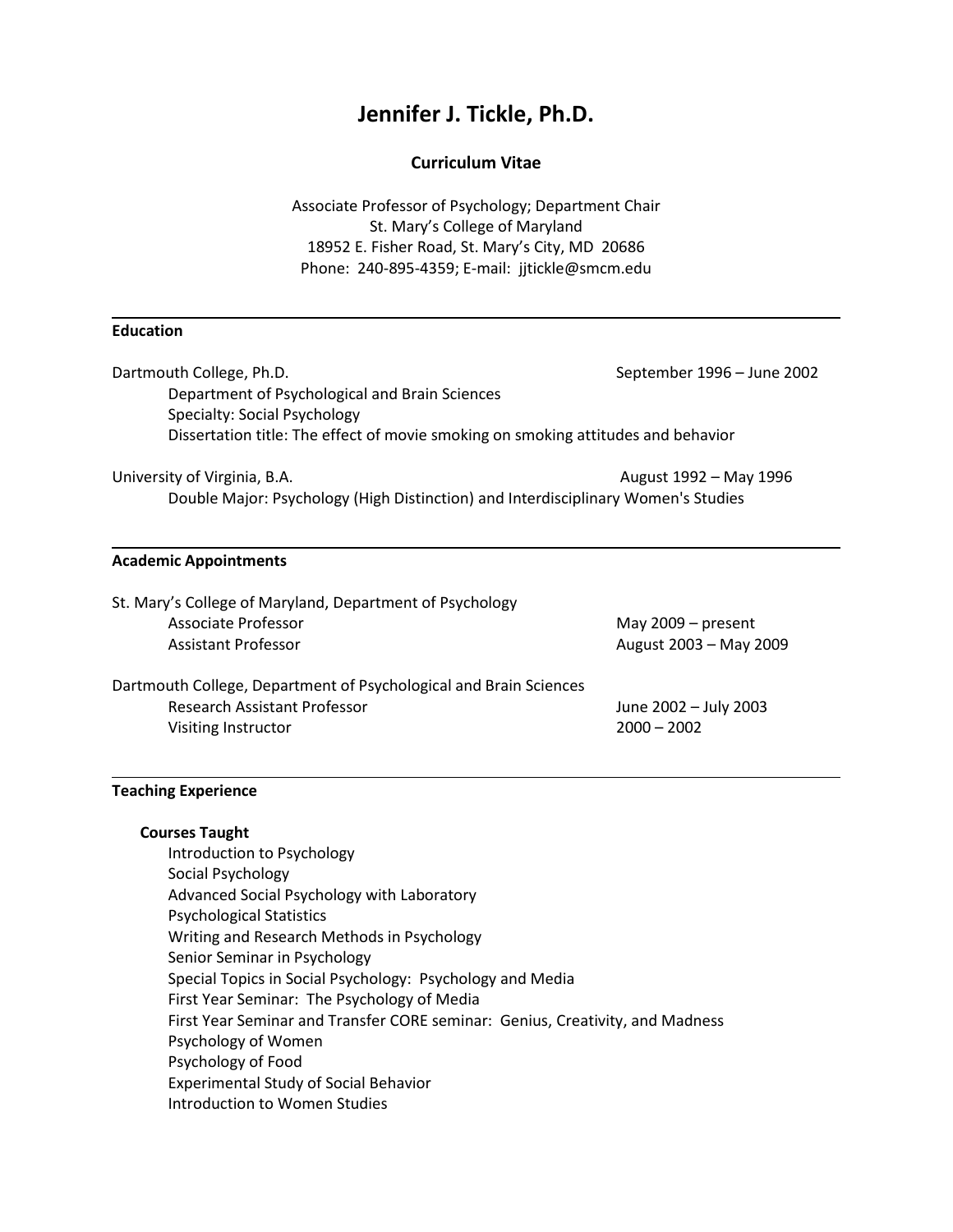## **Professional Activities Related to Teaching and Mentoring**

#### **Presentations**

- **Tickle, J. J.** (2010). A demonstration using automatic stereotype activation to teach or refresh methodological concepts in psychology. Invited presentation as part of "A Few of Our Favorite Things: Teaching Activities and Demonstrations in Psychology" at the Eastern Conference for the Teaching of Psychology, Staunton, VA, June 2010. Related materials also available online at the Course Resources on the Web (CROW): Resources for the Teaching of Social Psychology at http://jfmueller.faculty.noctrl.edu/crow/methods.htm.
- **Tickle, J. J.** (2007). Utilizing research on automatic stereotype activation to engage students with methodological issues in social psychology. Poster presented at the Teaching Social and Personality Psychology Pre-conference at the 8<sup>th</sup> Annual Meeting for the Society for Personality and Social Psychology, Memphis, TN, January 2007.
- **Tickle, J. J.,** & Van Abbema, D. (2006). Using computers to increase active learning in statistics, methods, and writing courses: Innovation and assessment. Participant Idea Exchange presented at the National Institute for the Teaching of Psychology, St. Petersburg, FL, January 2-5, 2006.

### **Mentoring Experience**

#### *Volunteer Mentor.*

*Virginia Alumni Mentoring program,* UVA Career Center. 2015-present. *Mentor for Early Career Psychologists,* Professional Development Program of the Society for the Teaching of Psychology. 2014-present. *Externship Program Host, Dartmouth College Graduate Studies.* 2013-present. Invited presentation about liberal arts careers, Dartmouth College, August 2009.

*St. Mary's Projects,* St. Mary's College of Maryland, 2003-present. Mentored senior thesis projects in Psychology and Human Studies. Project topics: media content and effects; health behavior and attitudes; relationships; person perception; computer mediated communication; personality and attitudes; social influence; self and identity.

*Directed Research,* St. Mary's College of Maryland, Spring 2004-present. Oversight and direction of student laboratory research.

*Supervision of Internships,* St. Mary's College of Maryland, Fall 2004, Spring 2005, Spring 2006, Spring 2014, Summer 2015, Summer 2016, Summer 2017. Supervision of academic component of student internships in psychology, human studies, and women, gender, and sexuality studies.

*Host and Discussion Leader,* Society for Personality and Social Psychology Mentor Luncheon, January 2011. Topic: Current State of Research: Media Influences on Health Behaviors.

*Research Mentoring.* Dartmouth College, 1997 – 2003. Supervised and advised undergraduate psychology students in thesis research, independent project work, and first year summer research projects on topics including stigma, self-presentation, and media.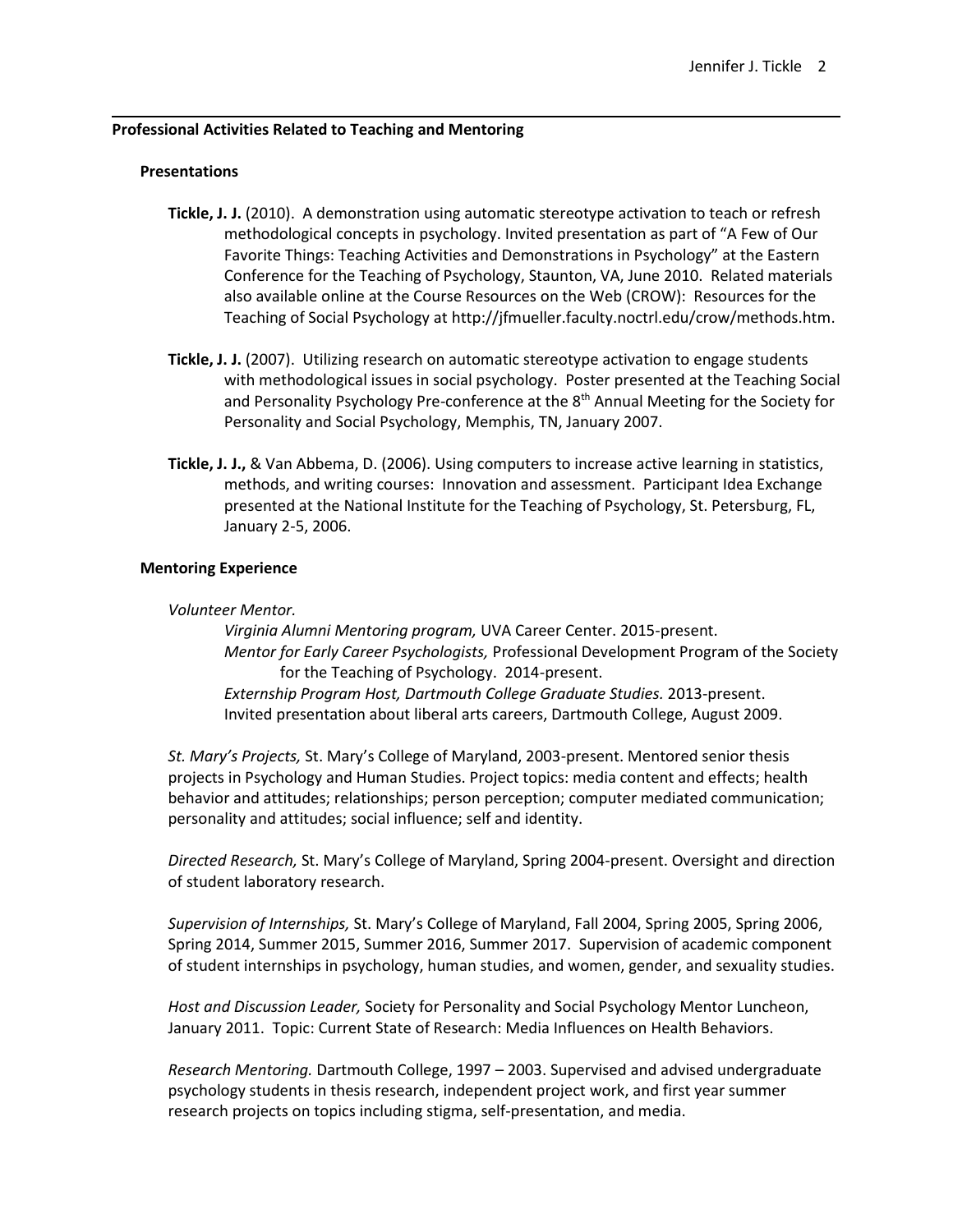## **Research Interests**

*Media and health.* This research uses social cognitive and traditional social psychological methodologies to better understand factors that mediate the relationship between exposure to portrayals of health behaviors in popular media and advertising and the initiation and maintenance of those health behaviors in adolescents and college students. The research includes structural equation modeling of the theoretical basis for media-attitude relationships using content analysis data and longitudinal surveys of health behaviors and media, laboratory research examining the perceptual and information processing components of viewing health behaviors, and survey research to examine perceptions of health behaviors. My recent research examines perceptions and use of e-cigarettes and the effects of ecigarette marketing on implicit attitudes.

*Technology and psychology.* Recent research examines perceptions of virtual reality technologies and utilizes virtual reality technology to study social psychological phenomenon as well as human factors in performance. Other research explores the effects of communication technology (email, instant messaging, social media sites and apps) on psychological outcomes in college students, and examines the applicability of traditional social psychological theories of self-presentation and relationship management within social media.

*Other research interests.* Self-esteem, self-efficacy, and self-presentation. The dynamics of interactions between stigmatized and non-stigmatized individuals. The influence of negative emotions on selfregulatory behavior and the ability to control risky behaviors. The link between personality and excuse making. Gender and psychology.

### **Publications and Presentations of Research**

### **Publications**

- **Tickle, J. J.**, Beach, M. L., & Dalton, M. A. (2009). Tobacco, alcohol, and other risk behaviors in film: How well do MPAA ratings distinguish content? *Journal of Health Communication, 14* (8), 756-767.
- **Tickle, J. J.** (2007). Self-reference effect. In R. F. Baumeister & K. D. Vohs (Eds.), *Encyclopedia of Social Psychology.* Thousand Oaks, CA: Sage.
- **Tickle, J. J.,** Hull, J. G., Sargent, J. D., Dalton, M. A., & Heatherton, T. F. (2006). A structural equation model of social influences and exposure to media smoking on adolescent smoking. *Basic and Applied Social Psychology, 28* (2), 117-129.
- **Tickle, J. J.**, & Heatherton, T. F. (2006). Research involving college students. In (E. A. Bankert & R. J. Amdur, Eds.) *Institutional Review Board: Management and Function (2nd Edition)* (pp. 384-385)*.* Sudbury, MA: Jones & Bartlett.
- Dalton, M. D., **Tickle, J. J.**, Adachi-Mejia, A. M., Heatherton, T. F., Beach, M. L., Titus-Ernstoff, L. & Sargent, J. D. (2005, September 1). Response to: *Smoking in Contemporary American Cinema* [Electronic letter to the editor]. *CHEST.* Retrieved from http://www.chestjournal.org/cgi/eletters/128/2/746#top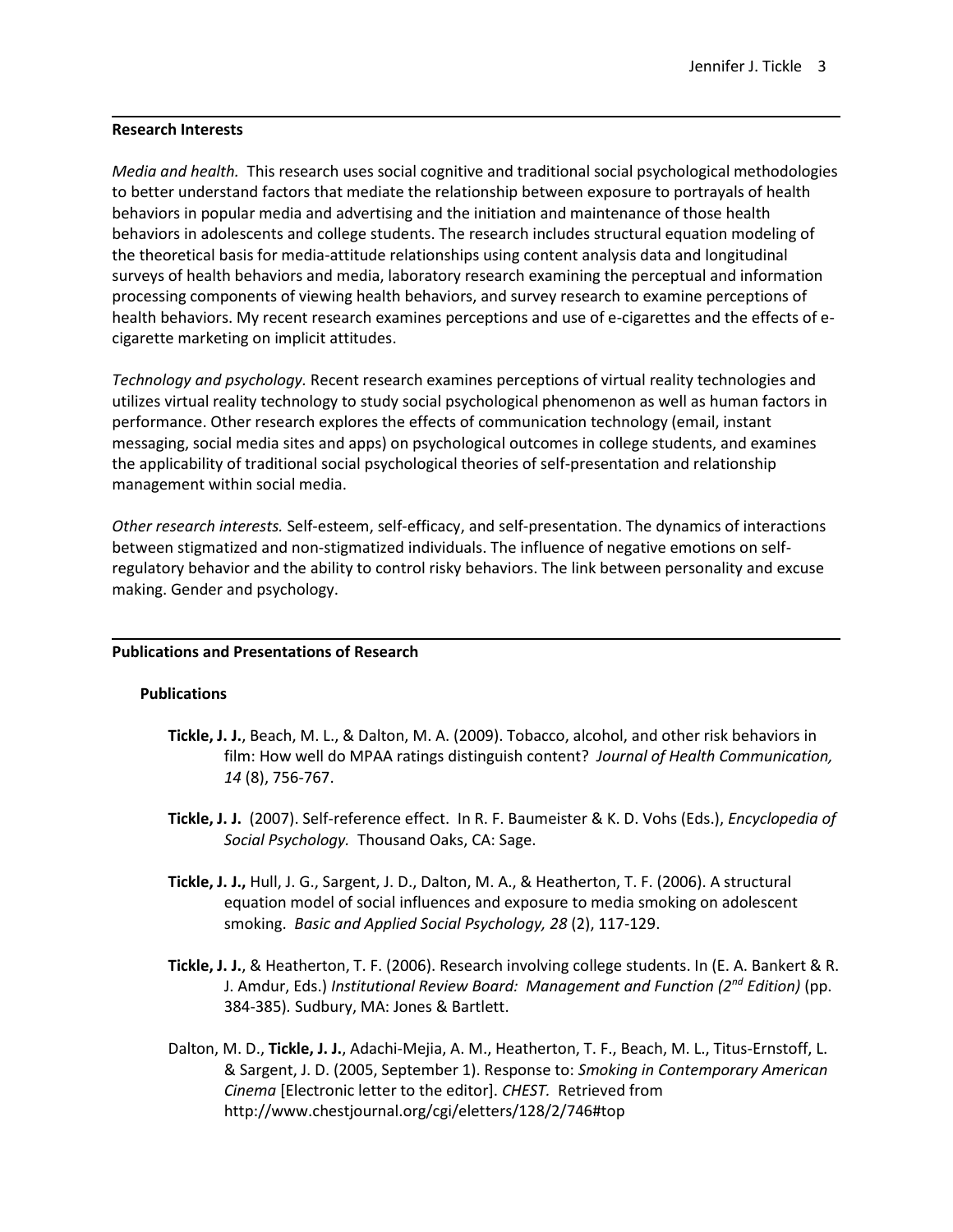#### **Publications (continued)**

- Sargent, J. D., Beach, M. L., Dalton, M. A., Titus Ernstoff, L., Gibson, J. J., **Tickle, J. J.**, & Heatherton, T. F. (2004). Effect of parental R-rated movie restriction on adolescent smoking initiation: A prospective study. *Pediatrics, 114* (1), 149-156.
- Dalton, M. A., Sargent, J. D., Beach, M. L., Titus-Ernstoff, L., Gibson, J. J., Ahrens, M. B., **Tickle, J. J.**, & Heatherton, T. F. (2003). Effect of viewing smoking in movies on adolescent smoking initiation: A cohort study. *The Lancet, 362*, 281-5.
- Sargent, J. D., Heatherton, T. F., Ahrens, M. B., Dalton, M. A., **Tickle, J. J.**, & Beach, M. L. (2002) Adolescent exposure to extremely violent movies. *Journal of Adolescent Health, 31*, 449- 454.
- Dalton, M. A., **Tickle, J. J.**, Sargent, J. D., Beach, M. L., Ahrens, M. B., & Heatherton, T. F. (2002). The incidence and context of tobacco use in popular movies from 1988 to 1997. *Preventive Medicine, 34* (5), 516-523.
- Dalton, M. A., Sargent, J. D., Beach, M. L., Ahrens, M. B., **Tickle, J. J.**, & Heatherton, T. F. (2002). Relation between adolescent use of tobacco and alcohol and parental restrictions on movies. *Effective Clinical Practice, 5* (1), 1-10.
- Sargent, J. D., Dalton, M. A., Beach, M. L., Mott, L. A., **Tickle, J. J.**, Ahrens, B. M., & Heatherton, T. F. (2002). Viewing tobacco use in movies: Does it shape attitudes that mediate adolescent smoking? *American Journal of Preventive Medicine. 22* (3), 137-145.
- **Tickle, J. J.**, Sargent, J. D., Dalton, M. A., Beach, M. L., & Heatherton, T. F. (2001). Favorite movie stars, their tobacco use in contemporary movies, and its association with adolescent smoking. *Tobacco Control, 10* (1), 16-22.
- **Tickle, J. J.**, Heatherton, T. F., & Wittenberg, L. G. (2001). Can personality change? In W. J. Livesly (Ed.), *Handbook of Personality Disorders*. New York: Guilford.
- **Tickle, J. J.**, & Heatherton, T. F. (2001). Research involving college students. In (R. J. Amdurr & E. A. Bankert, Eds.) *Institutional Review Board: Management and Function*. Sudbury, MA: Jones & Bartlett.
- Sargent, J. D., Beach, M. L., Dalton, M. A., Mott, Leila A., **Tickle, J. J.**, Ahrens, M. B., & Heatherton, T. F. (2001). Effect of seeing tobacco use in films on trying smoking among adolescents: Cross sectional study. *British Medical Journal , 323*, 1394–7.
- Sargent, J. D., **Tickle, J. J.**, Beach, M. L., Dalton, M. A., Ahrens, M. B., & Heatherton, T. F. (2001). Brand appearances in contemporary cinema films and contribution to global marketing of cigarettes. *The Lancet, 357*, 29-32.
- Hebl, M. R., **Tickle, J.**, & Heatherton, T. F. (2000). Awkward moments in interactions between nonstigmatized and stigmatized individuals. In T. Heatherton, R. Kleck, M. R. Hebl & J. Hull (Eds.), *The Social Psychology of Stigma*. New York: Guilford.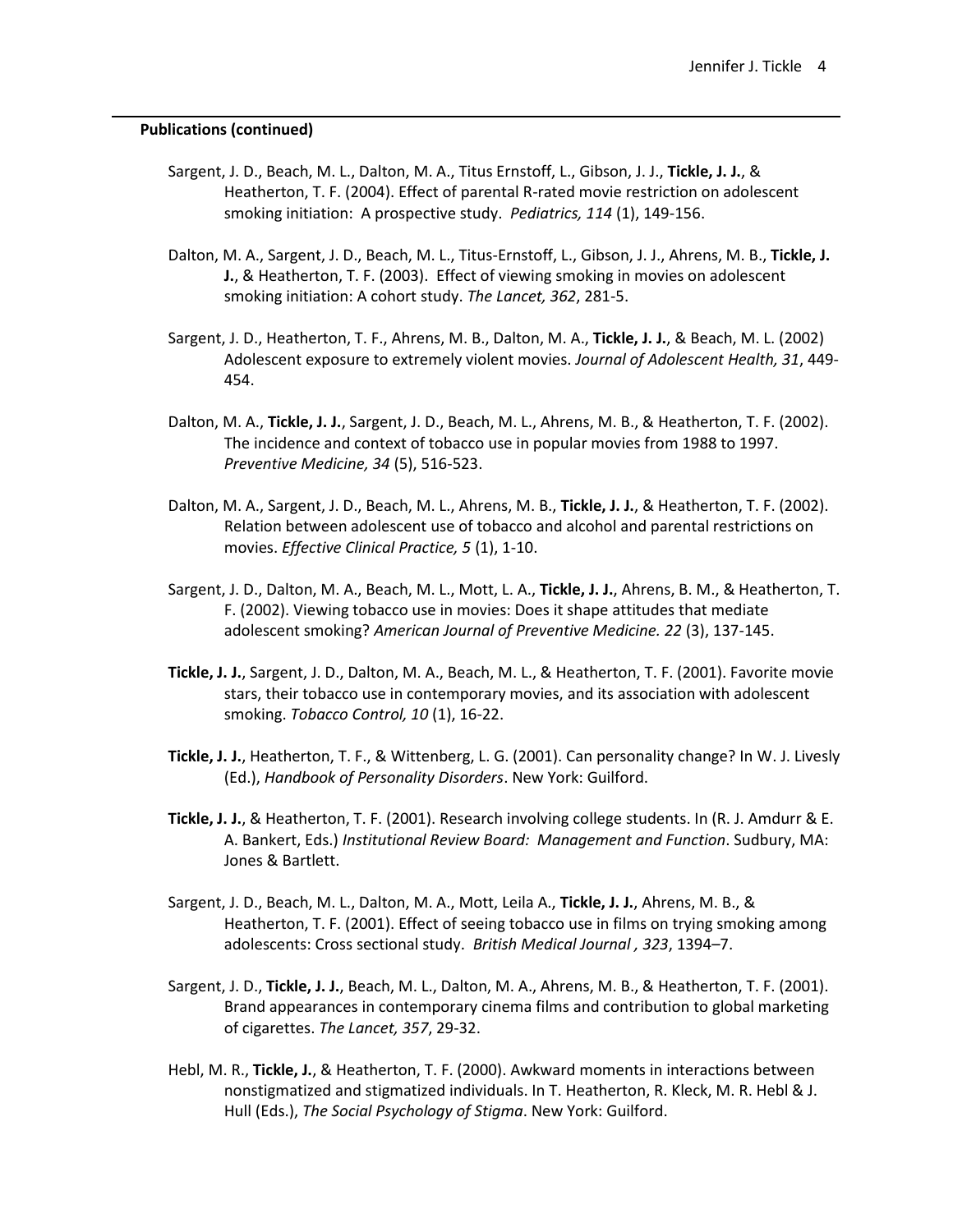#### **Publications (continued)**

- Heatherton, T. F. & **Tickle, J.** (1999). Exploding the myth: Dieting makes you thin. *The Healthy Weight Journal, 13* (1), 4-6.
- Anderson, D. E., DePaulo, B. M., Ansfield, M. E., **Tickle, J. J.**, & Green, E. (1999). Beliefs about cues to deception: Mindless stereotypes or untapped wisdom? *Journal of Nonverbal Behavior, 23* (1), 67-89.
- Joiner, T. E., Jr., & **Tickle, J. J.** (1998). Exercise and depressive and anxious symptoms: What is the nature of their interrelations? *Journal of Occupational Rehabilitation, 8* (3), 191-198.

#### **Manuscripts in Progress**

- **Tickle, J. J.** Attitudes toward immersive virtual reality before and after exposure. Data analysis complete and manuscript near complete.
- **Tickle, J. J.** Learning from immersive virtual reality. Data collection complete; data analysis in progress.
- **Tickle, J. J.** E-cigarette exposure and attitudes. Data collection complete; wave 1 data analyzed, waves 2 and 3 analysis in progress.
- **Tickle, J. J.** Familiarity with and experiences of autonomous sensory meridian responses (ASMR) in a college student sample. Data analysis in progress.

#### **Other Presentations (Conference Presentations, Invited Talks)**

- \* Indicates presentation with St. Mary's College of Maryland students (SMP or Directed Research students)
- \*\* Indicates presentation by a mentored student at a refereed student conference
- \*Hancock, K., & **Tickle, J. J**. Using acting exercises to reduce prejudice. Poster presented at the 2019 annual meeting of the Eastern Psychological Association, New York City, NY, March 2019.
- \*Weiss-Rice, E., & **Tickle, J. J.** Mirror exposure and its impact on body image and sexual wellbeing. Poster presented at the 2019 annual meeting of the Eastern Psychological Association, New York City, NY, March 2019.
- \*\*Hancock, K. (Mentor: Jennifer Tickle, Ph.D). Using acting exercises to reduce prejudice. Poster presented at the 2018 L. Starling Reid Undergraduate Psychology Conference at the University of Virginia, Charlottesville, VA, April 2018.
- \***Tickle, J. J.**, Kass, A. J., & McKissick, C. S. The experience of virtual reality: Use enhances attitudes toward VR. Poster presented at the 2018 annual meeting of the Eastern Psychological Association, Philadelphia, PA, March 2018.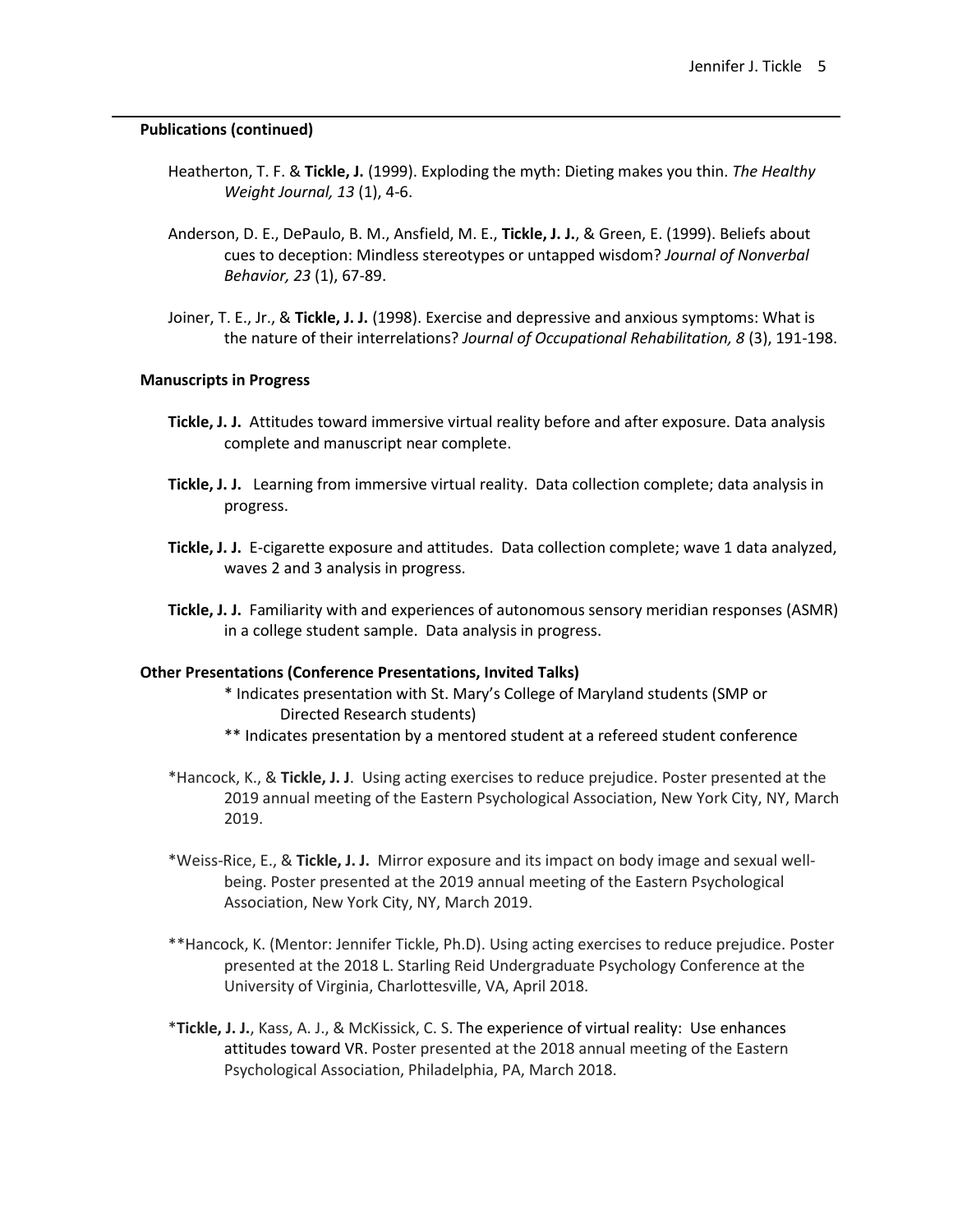- \*Bardos-Levan, T., & **Tickle, J. J.** I'm here, I'm queer, I like your face: A study of non-hetersexual sexual dimorphic facial preferences. Poster presented at the 2018 annual meeting of the Eastern Psychological Association, Philadelphia, PA, March 2018.
- \*\*Solomon, R. (Mentor: Jennifer Tickle, Ph.D). Word-of-mouth referrals for caregiver support groups: A cross-cultural analysis. Poster presented at the 2017 32<sup>nd</sup> Annual Lehigh Valley Association of Independent Colleges Undergraduate Psychology Conference, PA, April 2017.
- \*Fisher, S., & **Tickle, J. J.** Media based perceptions of mental illness. Poster presented at the 2017 annual meeting of the Eastern Psychological Association, Boston, MA, March 2017.
- \*Smith, W., & **Tickle, J. J.** Based on a true story? Perpetuation of abortion stigma in film. Poster presented at the 2017 annual meeting of the Eastern Psychological Association, Boston, MA, March 2017.
- \*Suzich, T., Kass, A., Orille, M., Chapman, H., & **Tickle, J. J.** Exposure to and attitudes toward virtual reality and virtual reality technology. Poster presented at the 2017 annual meeting of the Eastern Psychological Association, Boston, MA, March 2017.
- "The Role of Attributions and Ethics in the *Stanford Prison Experiment.*" Invited panel presentation following the film, St. Mary's College of Maryland, February 2016.
- \*Hain (Agarunova), A. L., & **Tickle, J. J.** Masculinity and muscles: Comparing social and gender identity influences on the drive for muscularity. Poster presented at the 2015 annual meeting of the Eastern Psychological Association, Philadelphia, PA, March 2015.
- \*Ford., E., Chao, G., & **Tickle, J. J.** Uses and gratifications from social media sites: Twitter, Instagram, Snapchat, YikYak and Facebook. Poster presented at the 2015 annual meeting of the Eastern Psychological Association, Philadelphia, PA, March 2015.
- \*Hussey, O., Ward, S., Canter, C., & **Tickle, J. J.** Use of e-cigarettes and perceptions of ecigarette users and vaping regulations. Poster presented at the 2015 annual meeting of the Eastern Psychological Association, Philadelphia, PA.
- \*Kanu, J. U., & **Tickle, J. J.** Contingent self-worth and Facebook social comparison. Poster presented at the 2015 annual meeting of the Eastern Psychological Association, Philadelphia, PA, March 2015.
- \*Taylor, L., & **Tickle, J. J.** Strategic self-presentation and sexuality in homosexual, heterosexual, and bisexual online dating profiles. Poster presented at the 2015 annual meeting of the Eastern Psychological Association, Philadelphia, PA, March 2015.
- "Smoking on the Big Screen: Does Media Smoking Affect Viewers?" Faculty Seminar, St. Mary's College of Maryland, November 25, 2013.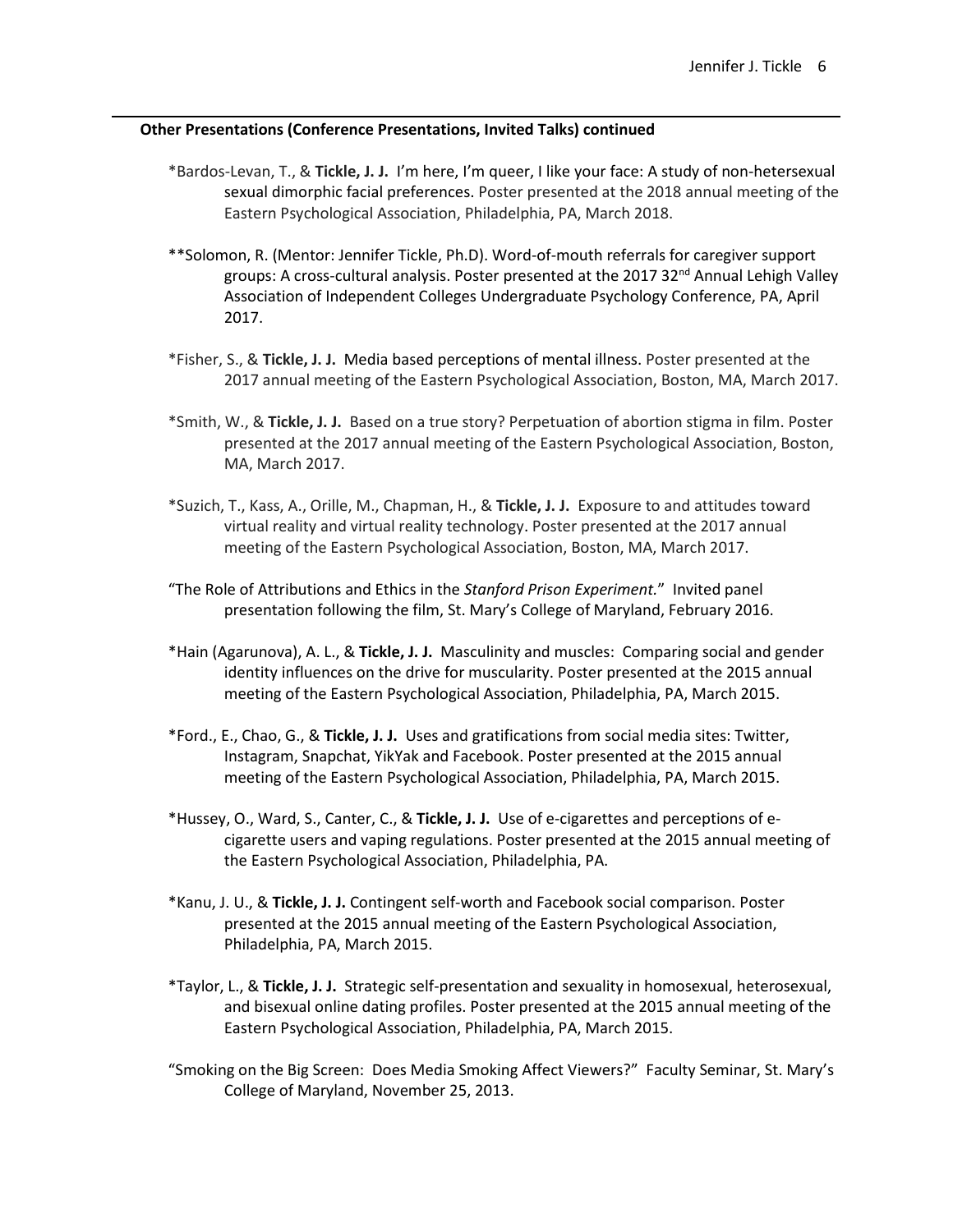- "What's College Like? Images from the Media (and what psychology has to say about them)." Invited "Taste of Teaching" presentation at Accepted Students Day, St. Mary's College of Maryland, April 2008, 2009, 2011, and 2012.
- "The Other Side of Disney Movies: Featuring Disney's *The Lion King."* Post-film discussion hosted by The Multicultural Committee of the SGA Programs Board, St. Mary's College, March 9, 2009.
- \*Billings, F. J., Spealman, B., & **Tickle, J. J.** (2009). Fear appeals and vaccine acceptance: A focus on the Human Papillomavirus. Paper presented at the 2009 annual meeting of the Eastern Psychological Association, Pittsburgh, PA.
- \*Kummer, S., & **Tickle, J.** (2008). Sympathy for the devil: The influence of a prior offence on future expressions of sympathy for the offender. Paper presented at the Annual Lehigh Valley Association of Independent Colleges Undergraduate Psychology Conference, Lehigh University, April 19, 2008.
- "'Superwoman Syndrome': Striving to Balance Career and Family." Invited presentation at the 8<sup>th</sup> Annual Transcending Boundaries Conference, St. Mary's College of Maryland, April 19, 2008.
- **\***Burkman, L., & **Tickle, J. J.** (2007). Stereotypes of psychotherapists in film. Poster presented at the Annual Meeting of the Eastern Psychological Association, Baltimore, MD, March 2007.
- **\***Leech, H., & **Tickle, J. J.** (2007). Revealing the dynamics of online social networks. Poster presented at the Annual Meeting of the Eastern Psychological Association, Baltimore, MD, March 2007.
- "From Runaway Brides to Rose Ceremonies: A Discussion of Media Portrayals of Marriage." Invited talk at the 8<sup>th</sup> Annual Women Studies Colloquium "Hitched: Marriage in America," St. Mary's College of Maryland, February 28, 2007.
- **\*** McQuighan, L., & **Tickle, J. J.** (2006). The nature of infidelity in romantic relationships. Poster presented at the Annual Meeting of the Eastern Psychological Association, Baltimore, MD, March 2006.
- "Was the national response to Hurricane Katrina related to race and/or social status? Social psychological reflections on the role of the media." Invited presentation at the Omicron Delta Kappa Diversity Panel, St. Mary's College of Maryland, November 17, 2005.
- \*O'Sullivan, E., & **Tickle, J.** (2005). Some day my prince will come: Gender stereotype evolution in film from 1980-2003. Poster presented at the 20<sup>th</sup> Annual Lehigh Valley Association of Independent Colleges Undergraduate Psychology Conference, Cedar Crest College, April 30, 2005.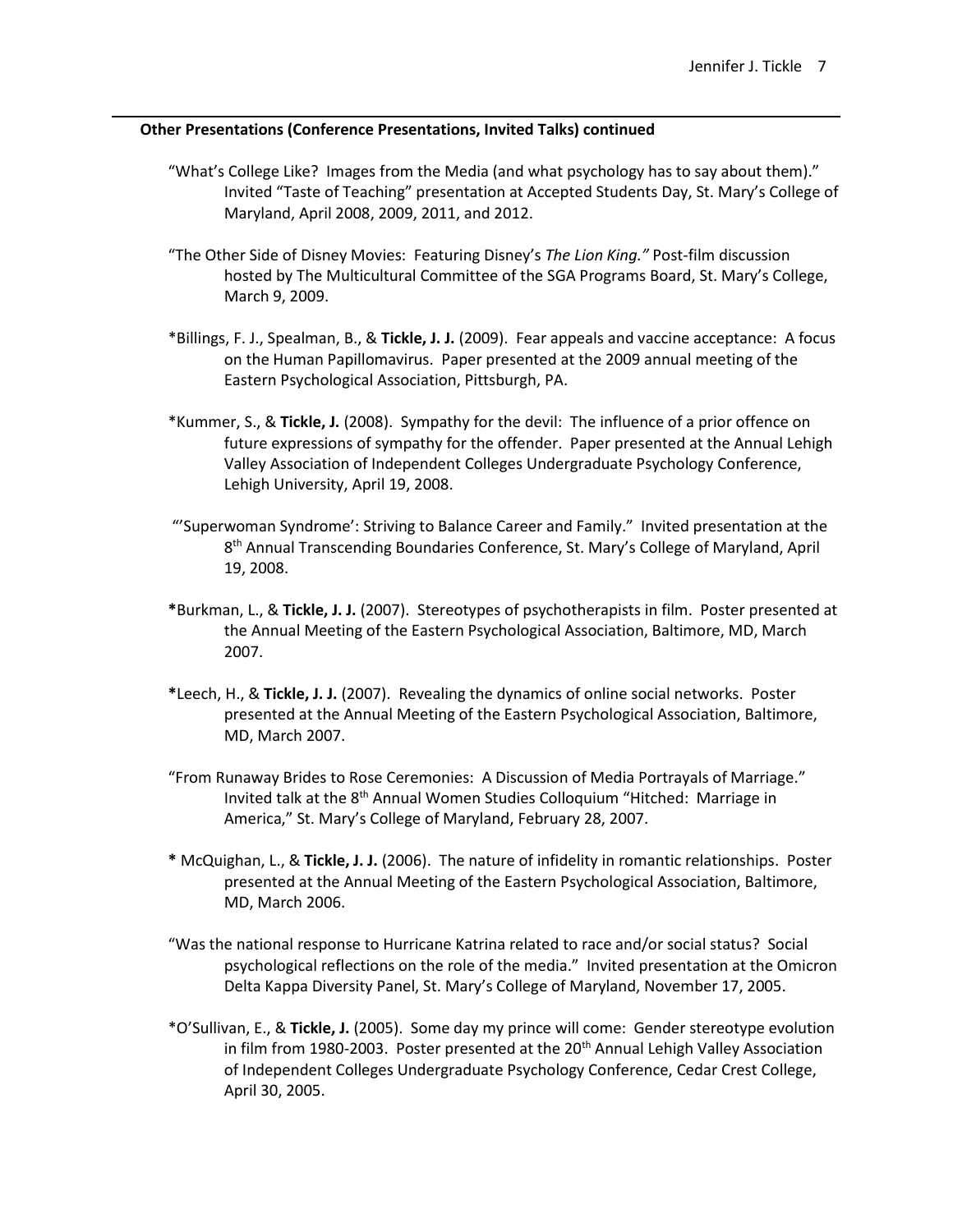- "Reflections from Social Psychology on HIV and AIDS." Invited presentation at HIV/AIDS symposium, St. Mary's College of Maryland, Spring 2004.
- "Media, Attitudes, and Directed Research." Invited presentation by Psi Chi, St. Mary's College of Maryland, February 2004.
- **Tickle, J. J.,** Heatherton, T. F., Hull, J. G., Dalton, M. A., & Sargent, J. D. (2003). A structural model of the relationship between social influence factors and adolescent smoking. 4th Annual Conference of the Society for Personality and Social Psychology, Universal City, CA, February 7-9.
- Ahrens, B., Dalton, M., **Tickle, J.,** & Sargent, J. (2002). Adolescents' recollection of tobacco use in movies. Society of Behavioral Medicine 23rd Annual Conference, Washington DC, April 3- 6.
- **Tickle, J. J.,** Sargent, J. D., Dalton, M. A., Ahrens, B. M., Mott, L. A., Beach, M. L., & Heatherton, T. F. (2002). Movie star smoking and adolescent smoking. 3rd Annual Conference of the Society for Personality and Social Psychology, Savannah, GA, February 1-3.
- "Is Hollywood Addicting Children? Effects of Exposure to Smoking in Movies." Co-presented with Dr. Todd F. Heatherton and Dr. James D. Sargent. Invited presentation by the Rockefeller Center Health Policy Workshop series, Dartmouth College. April 12, 2001.
- **Tickle, J. J.**, Sargent, J. D., Dalton, M. A., Beach, M. L., Ahrens, M. B., & Heatherton, T. F. (2001). The characterization of smoking in top box office films.  $2<sup>nd</sup>$  Annual Conference of the Society for Personality and Social Psychology, San Antonio, TX, February 1-3, (abstract E39).
- Sargent, J., Dalton, M., Beach, M., Ahrens, B., **Tickle, J.**, & Heatherton, T. (2001). Exposure to smoking in movies and smoking initiation in adolescents. Citation recipient, *Annals of Behavioral Medicine, 23(S)*, (abstract 9).
- Dalton, M., Sargent, J., Beach, M., Ahrens, B., **Tickle, J.**, & Heatherton, T. (2001). Parental media restrictions associated with lower alcohol and tobacco use among adolescents. Citation recipient, *Annals of Behavioral Medicine, 23(S)*, (abstract 16).
- Ahrens, M. B., Dalton, M., Heatherton, T., **Tickle, J.**, Beach, M., & Sargent, J. (2001). Adolescent smoking and movies: Does personality matter?" *Annals of Behavioral Medicine, 23*(S), (abstract 20).
- Dalton, M. A., Sargent, J. D., Beach, M. L., **Tickle, J. J.**, Ahrens, M. B., & Heatherton, T. F. (2000). A decade of smoking in movies: No evidence of change. American Public Health Association, 128th Annual Meeting, Boston, Nov 12-16.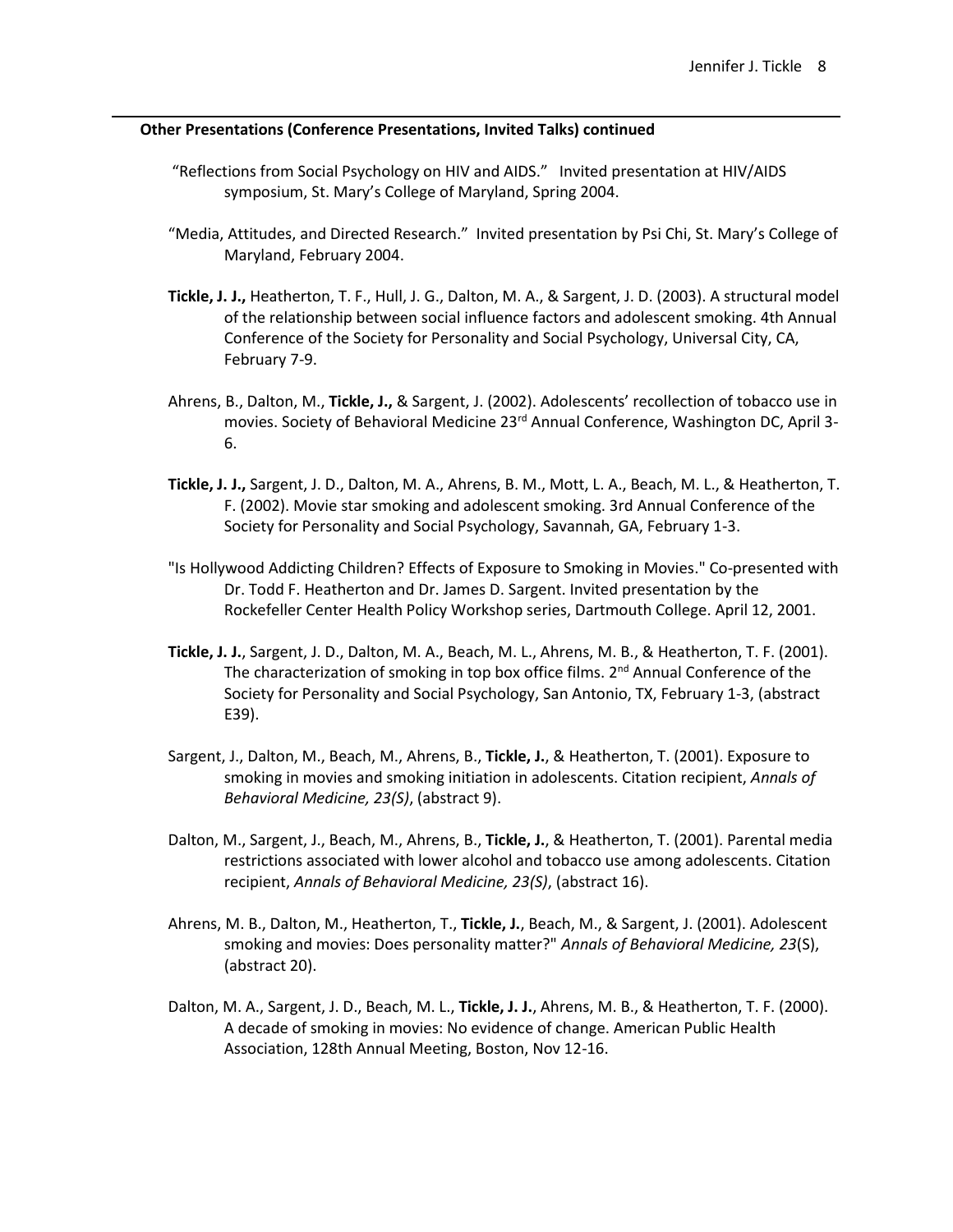- Sargent J. D., Ahrens, B., **Tickle, J.**, Beach, M., Dalton, M., & Heatherton, T. (2000). Tobacco brand placement in contemporary films. 11th World Conference on Tobacco and Health, Chicago, IL, August 7.
- **Tickle, J. J.,** Sargent, J. D., Dalton, M. A., Beach, M. L., & Heatherton, T. F. (2000). Movies, movie stars, and adolescent smoking. 1<sup>st</sup> Annual Conference of the Society for Personality and Social Psychology, Nashville, TN, February 2-6 (abstract D 38).
- Sargent, J., **Tickle, J.**, Dalton, M., Beach, M., & Heatherton, T. (2000). Association between adolescent smoking behavior and on-screen smoking status of favorite movie star. Pediatric Academic Societies and American Academy of Pediatrics Joint Meeting. *Pediatric Research, 47*(4 supp):11A (abstract 64).
- Sargent, J. D., **Tickle, J.**, Dalton, M., Beach, M., Heatherton, T. (2000). Strong parental disapproval of smoking prevents adolescents from becoming established smokers. *Pediatric Research, 47*(4 supp):11A (abstract 63).
- Sargent, J. D., **Tickle, J.**, Dalton, M., Beach, M., Heatherton, T. (2000). Tobacco use in motion pictures: Is Hollywood addicted*? Pediatric Research, 47*(4 supp):157A (abstract 926).
- **Tickle, J. J.,** & Heatherton, T. H. (1999). Self-presentation in evolving friendships. 107th Convention of the American Psychological Association, Boston, MA, Aug. 20-24.
- **Tickle, J. J.**, McGuire, J. A, & Heatherton, T. H. (1998). Tainted persons or tainted interactions: The impact of stigma on the perceiver. American Psychological Society Tenth Annual Conference, Washington, D. C., May 21-24.

### **Membership in Professional Organizations**

| American Psychological Association                                   | $1996$ – present |
|----------------------------------------------------------------------|------------------|
| American Psychological Society/Association for Psychological Science | $1996$ – present |
| The Society for Personality and Social Psychology (APA Division 8)   | $1996$ – present |
| International Society for Self and Identity                          | $2000 - 2004$    |
| The Society for the Teaching of Psychology (APA Division 2)          | $2000 - present$ |
| APA Division 46: Media Psychology                                    | $2000 - present$ |
| APA Division 35: Psychology of Women                                 | $2010$ – present |
| <b>Eastern Psychological Association</b>                             | $2004 - present$ |
| Association of Heads of Departments of Psychology                    | $2020$ – present |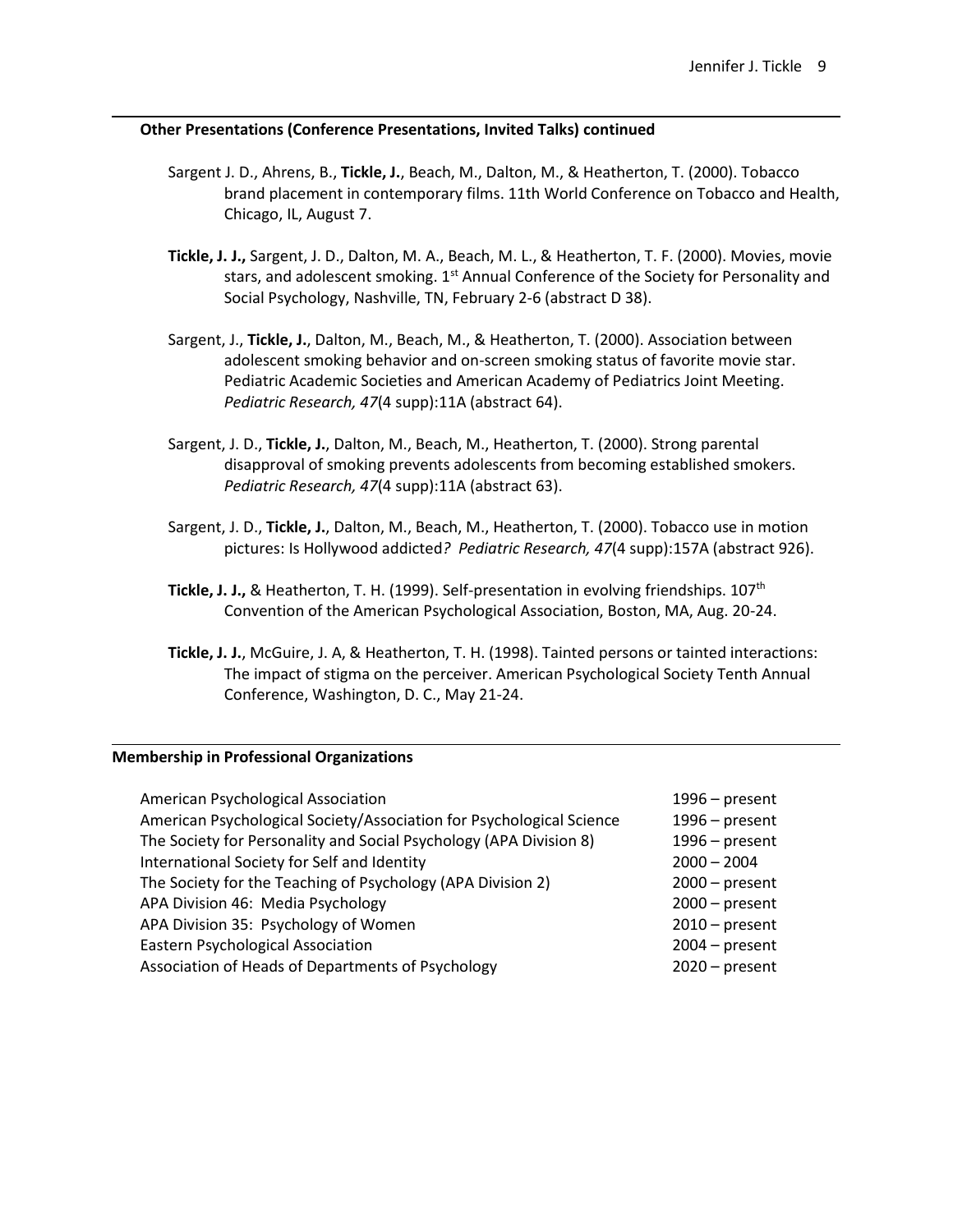#### **Research Funding**

**Co-investigator** with Dr. David Morris, "Why do teachers' self-efficacy beliefs matter? Assessing effects on teachers and their students. Grant submitted to the Spencer Foundation, August 2019. Not funded.

**Consultant** to "STEM Workforce Development and Recruiting System" grant from the Office of Naval Research, administered through The Patuxent Partnership, in collaboration with Patuxent Naval Air Warfare Center-Aircraft Division, Summer 2017-Spring 2018.

**Faculty Development Grants** for research expenses and travel to professional conferences, St. Mary's College of Maryland, 2003-2004; 2004-2005; 2005-2006; 2006-2007; 2008-2009; joint project with Dr. David Morris, 2020-2021. Non-IT Equipment Funding Request, 2017.

**Consultant** to NIH # CA94273 "Preventing Teen Smoking By Restricting Movie Exposure" to research the adequacy of MPAA ratings to distinguish risk behavior content in films, including data analysis, manuscript preparation, and survey design. Summer 2005.

**Research Subaward** from NIH # CA94273 "Preventing Teen Smoking By Restricting Movie Exposure" to research the relationship between viewing health behaviors in media on adolescent attitudes and behavior, including grant preparation, data analysis, and manuscript preparation. Indirect costs granted to St. Mary's College of Maryland. Summer 2004.

#### **Service**

### **College Service, St. Mary's College of Maryland**

*Institutional Review Board (IRB*). Chair 2006-2009; 2015-2018. Co-chair 2019-present. Member 2013-2015. Shadow member, 2005-2006.

*College Evaluation Committee,* Fall 2015 – Spring 2018. Chair, 2017-2018.

*Women, Gender, and Sexuality Studies (WGSX) Cross-disciplinary program Program Coordinator,* August 2011-January 2015. *Steering Committee Member,* 2010-2015. Coordinated program self-study and external review in 2012-2013. *Faculty Advisor,* WGSX Living Learning Center, 2010-2011, 2013-2015. *Title IX Coordinator Search Committee.* Faculty representative, Fall 2013. *Faculty Advisor,* Feminists United for Sexual Equality (FUSE), Spring 2012.

### *Faculty Senate*

*Vice President,* 2008-2009. Faculty Senate representative to the President's Cabinet, Strategic Planning Committee, Academic Planning Committee, and the Academic Affairs Committee of the Board of Trustees.

*Faculty Senate Representative for the Department of Psychology,* 2006-2009. *Curriculum Committee Member,* 2006-2008.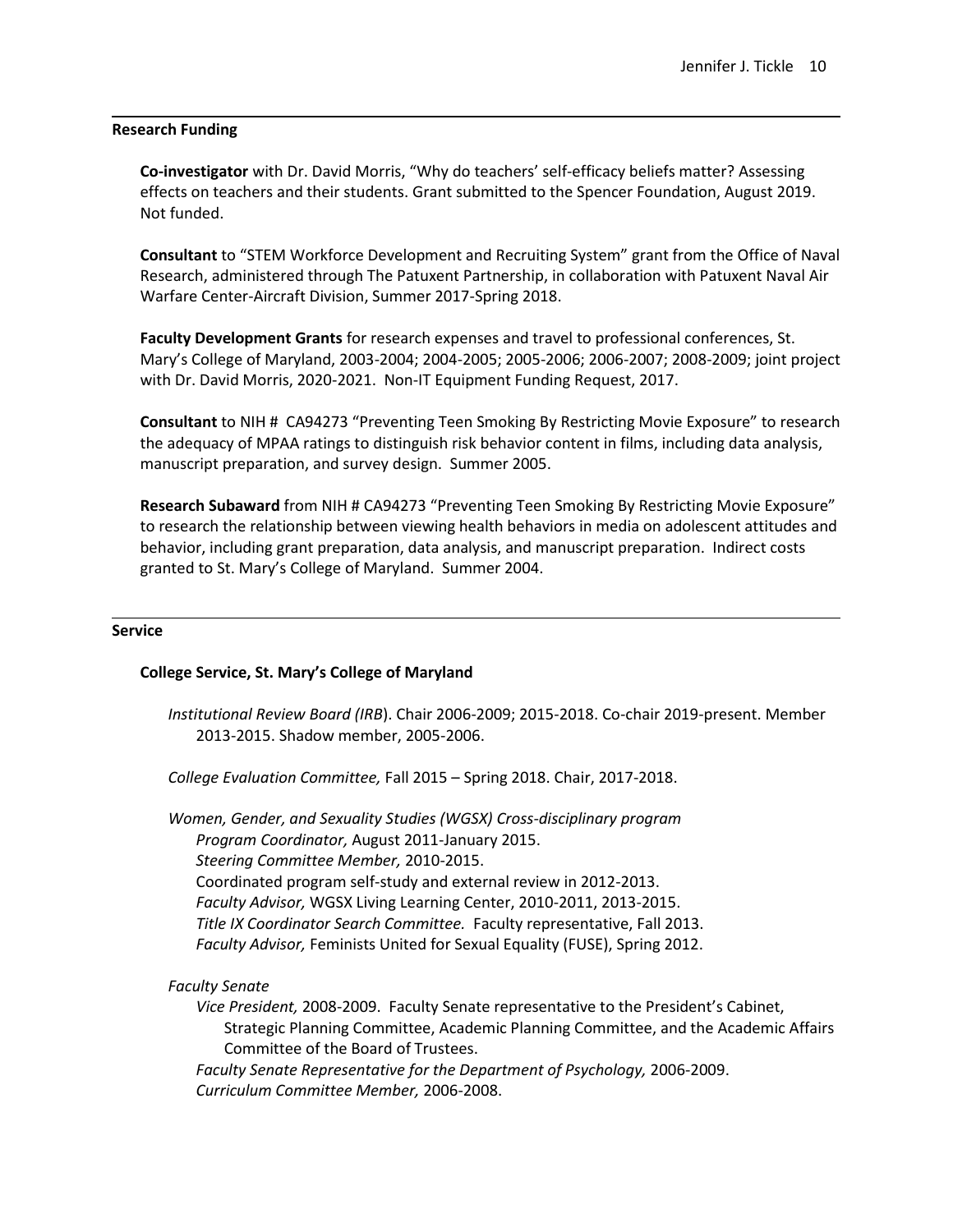#### **Service, College Service (continued)**

#### *Admissions and Student Services*

"Taste of Teaching" presenter or panelist, 2006, 2008, 2009, 2011, 2012, 2018. Psychology or WGSX representative at admissions events. 2003-2007, 2015-2018, 2020. *Discussion leader* at New Student Academic Orientation, 2006-2008, 2014-2016. Faculty/student research presentation for admissions (2007) or advancement (2018). First year and transfer student summer advising, 2019.

*Women, Gender, and Sexuality Studies (WGSX) Contributor*

*Lecturer* in WGSX 200 or 210, Spring 2005-08, 2010-12. Fall 2005-6, 2008-11. *Instructor,* Gateway course in the minor: Introduction to Women Studies, 2011. *Invited Speaker,* Transcending Boundaries Conference, Spring 2008, Fall 2010. *Instructor,* Courses cross-listed with WGSX (PSYC 356, PSYC 362, PSYC 491).

*International teaching experience.*

*Professor in Alba, Italy semester abroad program,* Fall 2009. *Co-leader* of the Thailand study tour for Nitze Scholars, May 2006.

*Other Ad Hoc or College Committee or Student Advising Service Faculty Advisor,* Omicron Delta Kappa Leadership Society, 2008-2018; 2019-2020. *COACHE Personal and Family Policies Workgroup,* Spring 2018. *Sabbatical Policy Review Committee*, Fall 2014 –Spring 2015. *Child Care Task Force Member,* 2008-2012. *Nitze Scholars Program. Interviewer* of prospective students, Spring 2006, 2007. *Academic Judicial Board*, Faculty representative, 2005-2006. *Colleague Advisor* for new faculty, 2005-2006. *Who's Who among American College Students* Nomination Committee, 2004, 2005. *Campus Information Technology Committee,* Faculty representative, 2004-2005.

### **Psychology Department Service, St. Mary's College of Maryland**

Department Chair, 2019-present.

Assistant Department Chair, 2010-2011. Chaired Curriculum Revision Committee.

Additional Committee Participation.

CUR-Transformations Grant participant, 2017-present. Search Committee Member. 2004, 2005, 2007, 2008, 2015, 2017, 2019. St. Mary's Project Award Committee, Spring 2013, 2016, 2017, 2019. Information Literacy Committee, 2004 – 2007. Psychology SMP Revision Committee, 2006 - 2007. Grants Committee and Indirect Costs Committee, 2004 - 2006. Minors in Psychology Committee, 2004 - 2006. Committee to Revise PSYC 203 and utilize mobile computing, 2004 - 2006. Co-creator, SMP Statistics Review Sessions, 2005-2006. Psychology SMP Statistics Consultant, various semesters.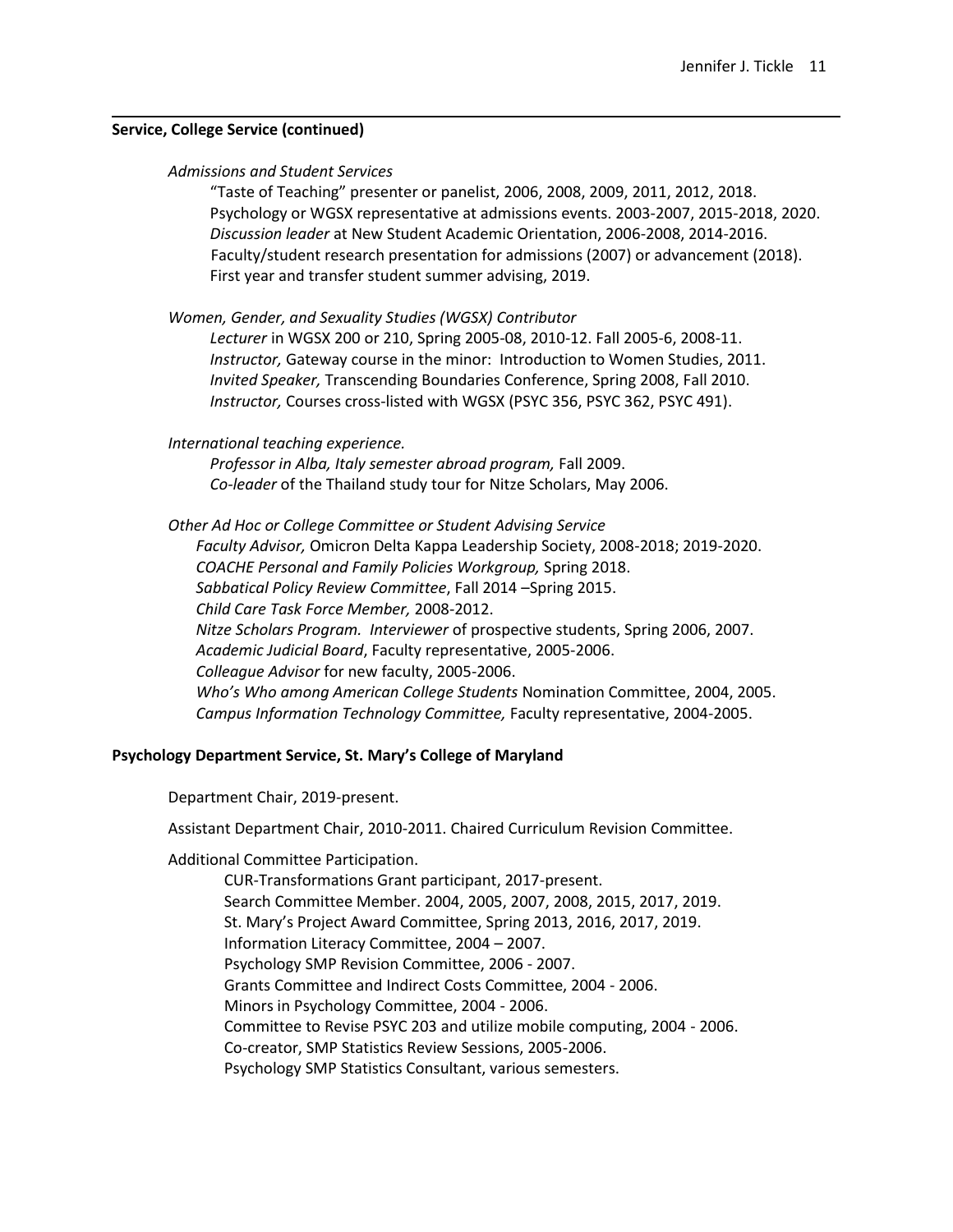#### **Other Professional Activities**

*Board of Directors Member, Eastern Psychological Association.* 2020-2023.

*Social Psychology Program Chair for the Eastern Psychological Association Annual meeting.* 2016- 2019. Soliciting and coordinating the review of all programming in social psychology for the 2017- 2019 Eastern Psychological Association Conventions.

*Division 8 (Social and Personality Psychology) Program Chair for the American Psychological Association (APA) Annual meeting.* 2010-2011; Past Chair 2011-2012. Soliciting and coordinating all social psychology programming for the 2011 Convention.

*American Psychological Association Convention Program Reviewer,* Division 8 (Social and Personality Psychology) and Division 35 (Psychology of Women). 2014-present.

*Prospective collaborator. 2016-present.* St. Mary's College of Maryland Memorandum of Understanding with the St. Mary's County Health Department to facilitate research and practice of public health initiatives in St. Mary's.

*Career Day Presenter, St. Mary's County Public Schools. "*Being a psychologist." 2015-18.

Contributor to *Study Guide: Institutional Review Board: Management and Function (1st Ed.)* and *Study Guide: Institutional Review Board: Management and Function (2nd Ed.).*

Reviewer. Ad Hoc manuscript reviewer for *Tobacco Control, Health Psychology*, *Journal of Adolescent Health, Journal of Health Communication, Journal of Youth and Adolescence: Health Education and Behavior, Journal of Pediatrics;* Grant reviewer for *Netherlands Organisation for Scientific Research, Social Sciences* and *STAR Grant Award Selection Committee, Mount Union College.*

### **Honors and Awards**

*Nominee, Homer L. Dodge Award for Excellence in Teaching by a Junior Faculty Member.* Awarded annually to recognize excellence in teaching. May 2009.

*Omicron Delta Kappa,* Faculty Inductee, St. Mary's College Circle, November 2006.

*Recipient, Hannah Croasdale Graduate Scholar Award,* May 2002. Awarded annually to the graduating Ph.D. student at Dartmouth College who best exemplified the qualities of academic scholarship.

*Recipient, Arts and Sciences Graduate Community Award,* April 2002. Awarded annually for deep commitment to and outstanding community service undertaken on behalf of the Arts and Sciences graduate community at Dartmouth.

*Doctoral Marshal for Dartmouth College Commencement*, 2002.